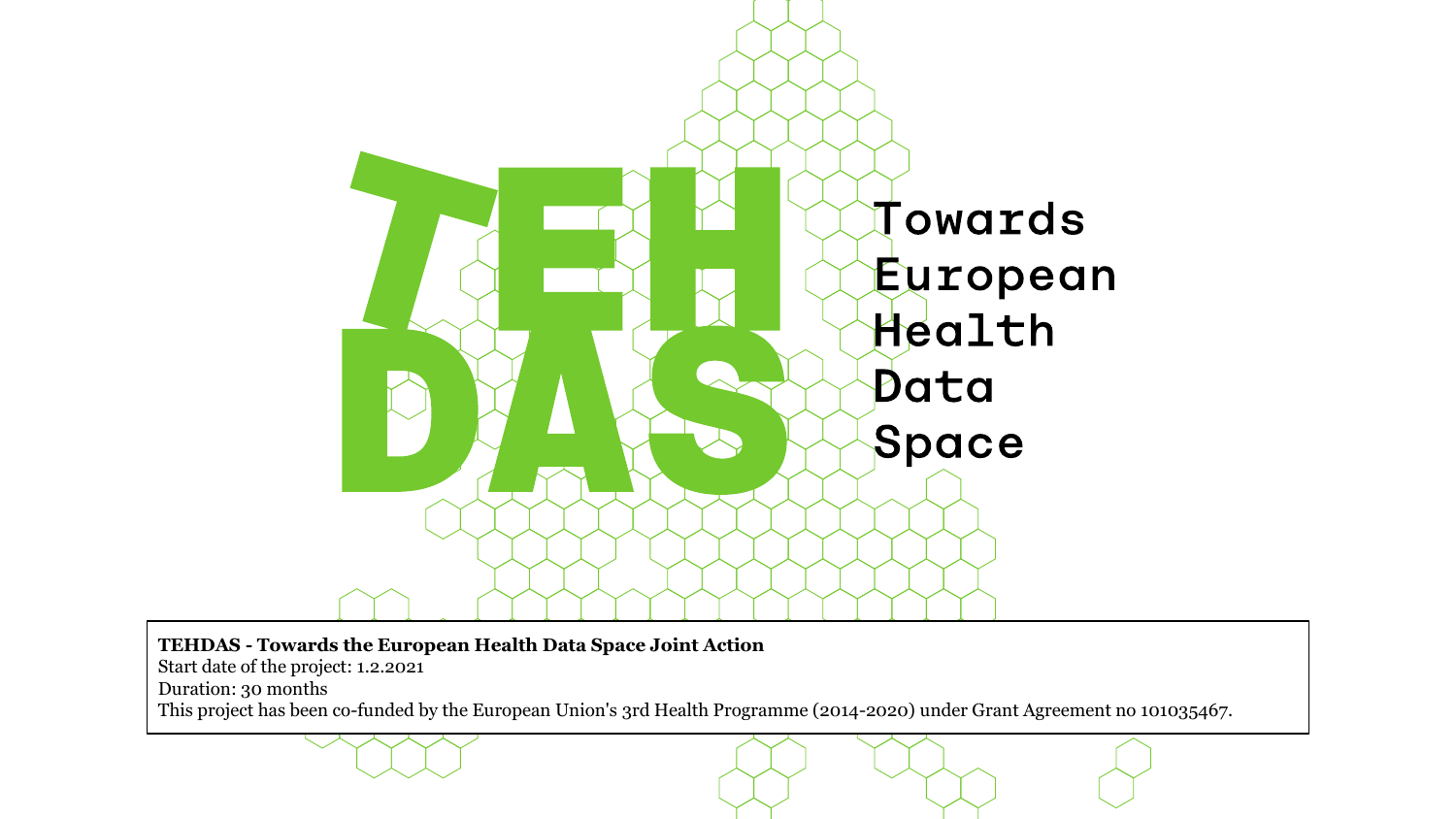TEHDAS – Towards the European Health Data Space 11 11 11 11 11 11 11 11 11 11 12 16.2022 Joint Action

## TEHDAS WP7, Milestone 7.3

## Report on EHDS architecture and infrastructure implementers' expectations / experiences

2

Accepted in Project Steering Group on 31 May 2022



of the European Union

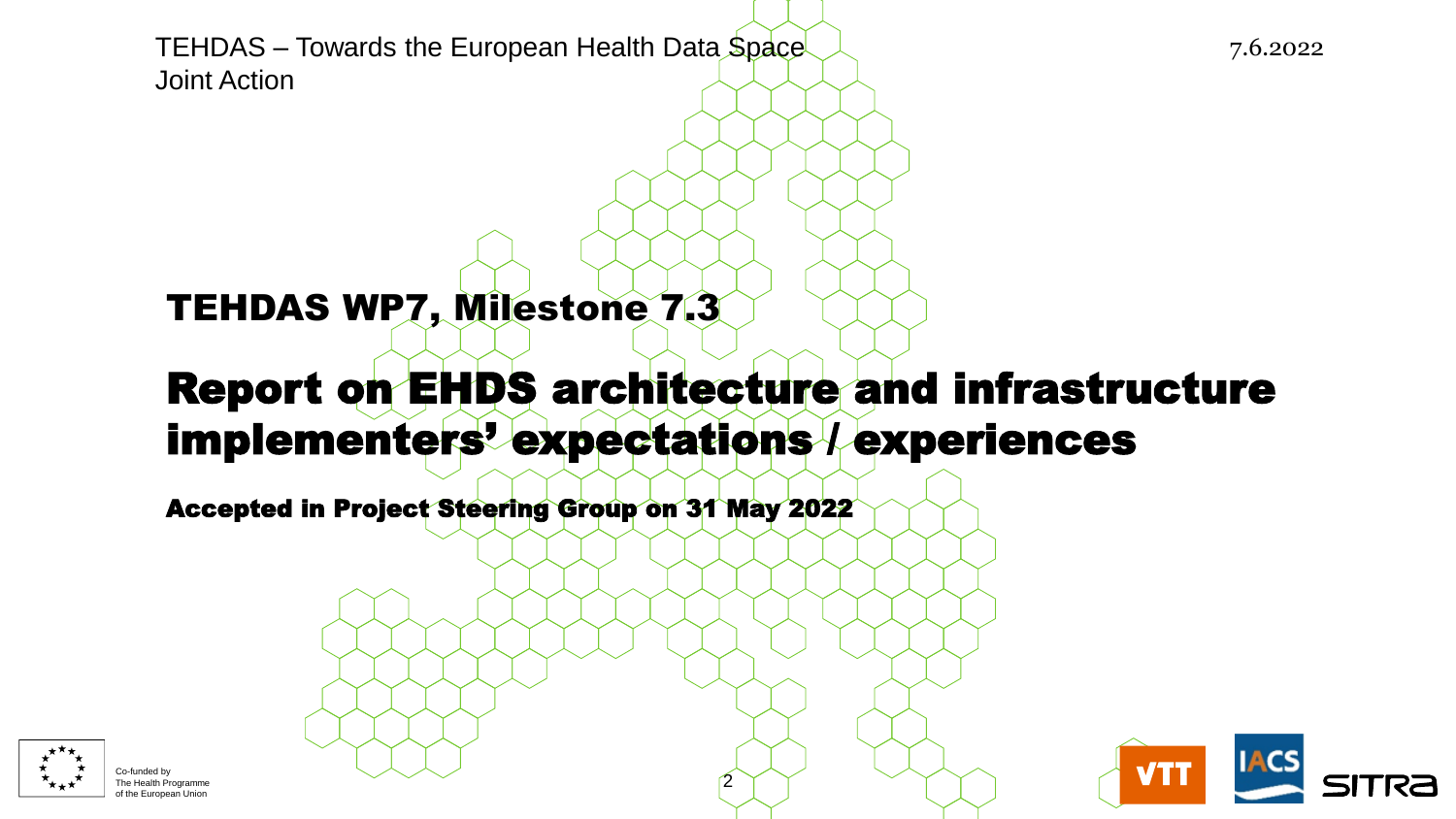

| <b>Document authors</b> |                                              |
|-------------------------|----------------------------------------------|
| <b>Author</b>           | <b>Partner</b>                               |
| Jaakko Lähteenmäki      | VTT Technical Research Centre of Finland     |
| Juha Pajula             | VTT Technical Research Centre of Finland     |
| Juan Gonzalez-Garcia    | <b>IACS Aragon Health Sciences Institute</b> |
| <b>Carlos Telleria</b>  | <b>IACS Aragon Health Sciences Institute</b> |
| <b>Helena Lodenius</b>  | <b>CSC IT Center for Science</b>             |

#### **Disclaimer**

The content of this deliverable represents the views of the author(s) only and is his/her/their sole responsibility; it cannot be considered to reflect the views of the European Commission and/or the Consumers, Health, Agriculture and Food Executive Agency or any other body of the European Union. The European Commission and the Agency do not accept any responsibility for use of its contents.

#### **Copyright Notice**

Copyright © 2022 TEHDAS Consortium Partners. All rights reserved. For more information on the project, please see www.tehdas.eu.

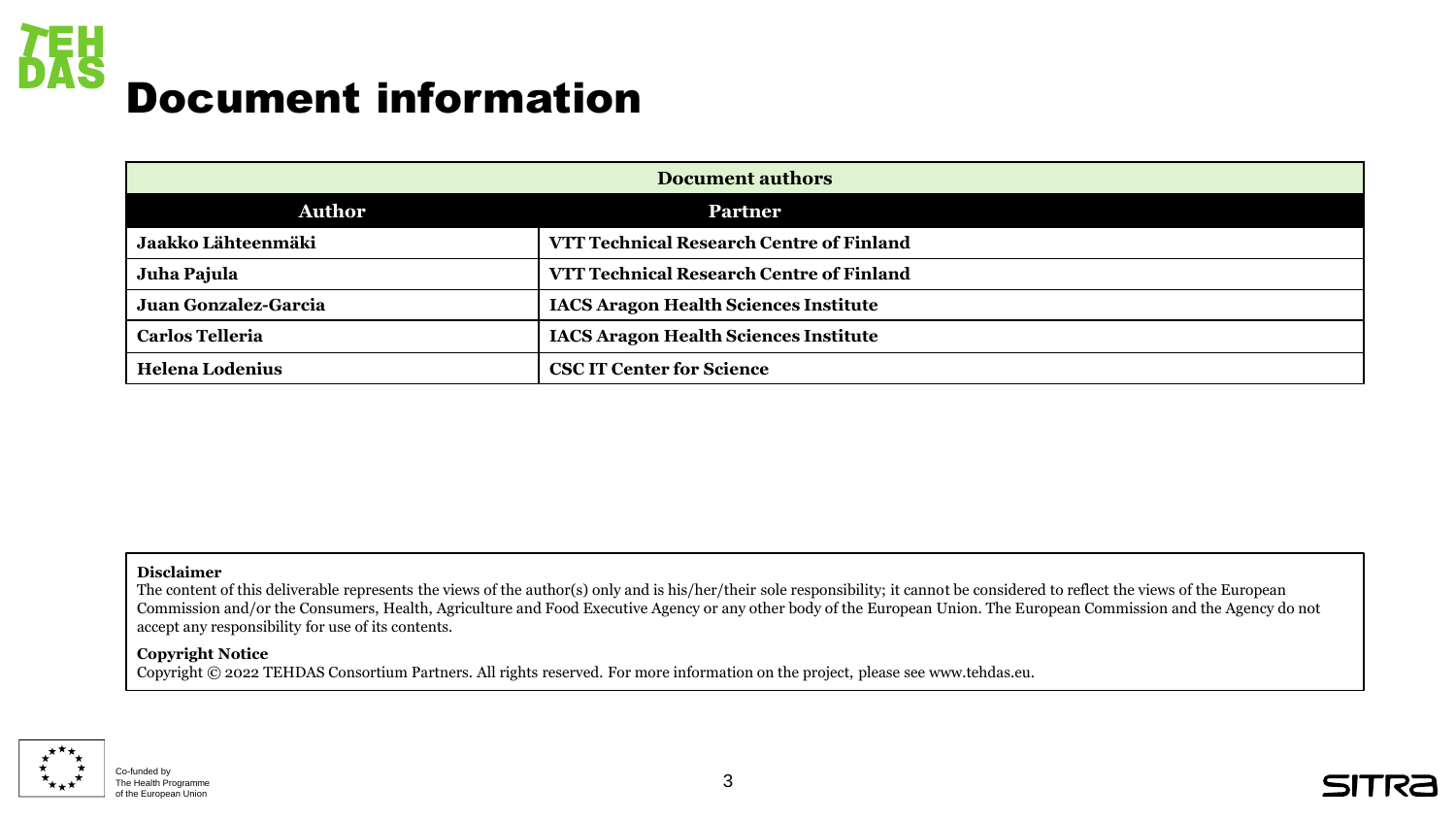

- Collect architecture and infrastructure expectations and experiences of stakeholders

 $\rightarrow$  background for defining options for EHDS architecture and infrastructure to be presented in deliverables D7.1 (March 2022) and D7.2 (January 2023)



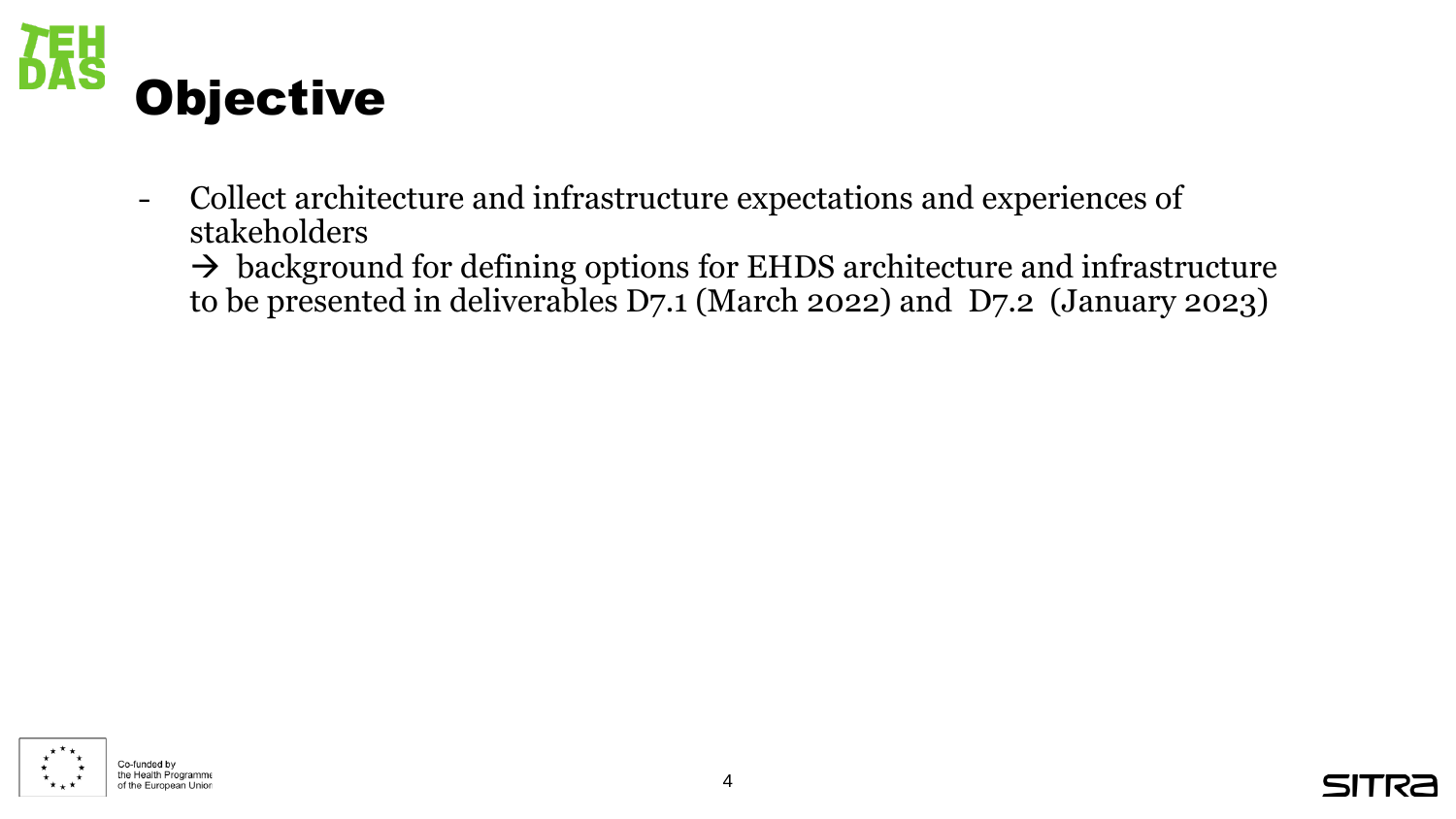

- A group of experts was formed in the beginning of the TEHDAS project in spring 2021: **Work package 7 advisory group (WPAG7)**
- WPAG7 has been gathered for a series of workshops to collect views and opinions on EHDS architecture and services (see workshop topics next slide)



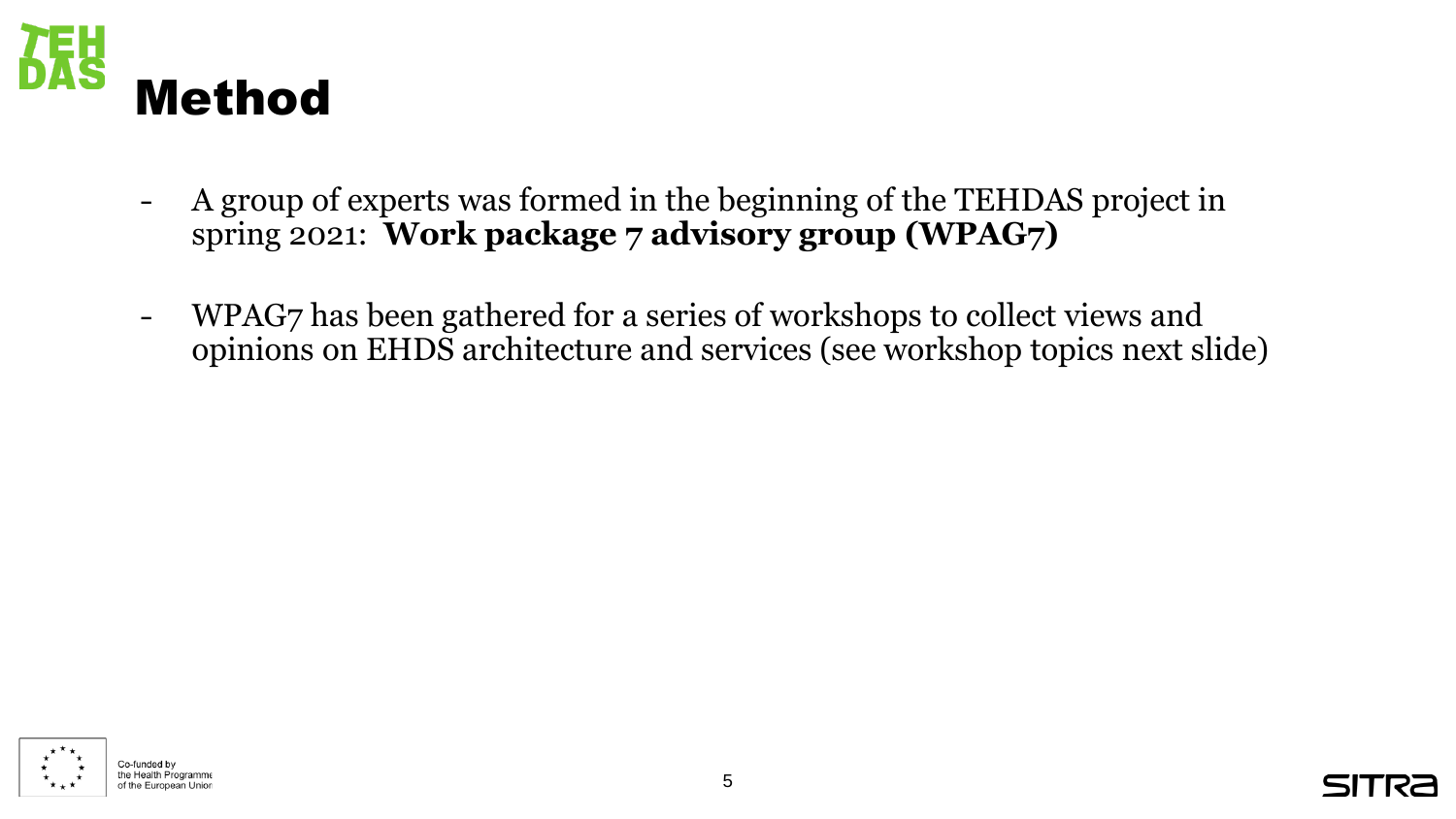





#### Results:

- EHDS service catalog
- EHDS architecture options



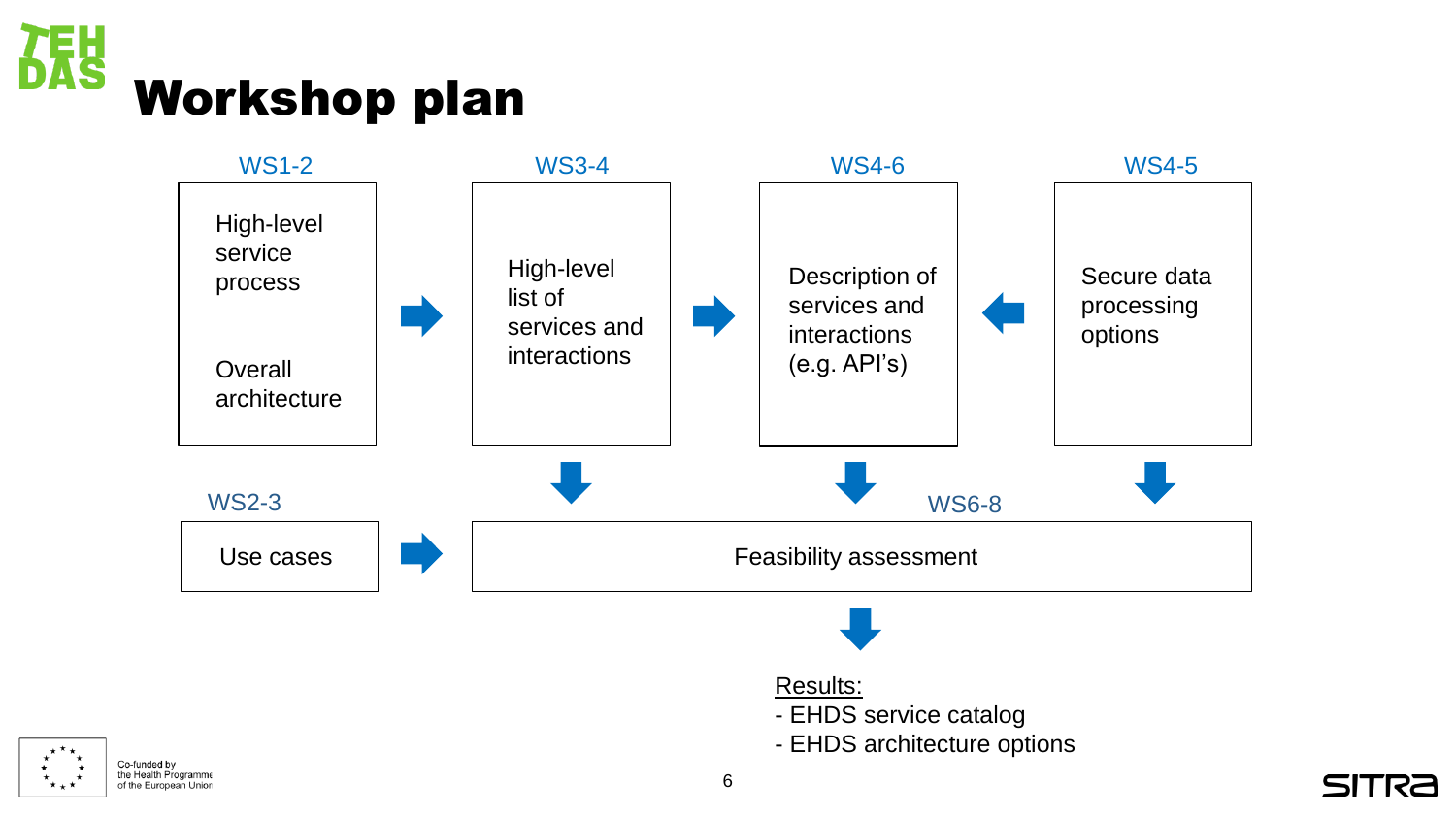

Reported earlier in milestone 7.2 report:

- Workshop 1 (online), 18.05.2021, 40 participants
- Workshop 2 (online), 22.06.2021, 46 participants
- Workshop 3 (online), 14.09.2021, 39 participants

Reported in this milestone 7.3 report:

- Workshop 4 (online), 7.12.2021, 38 participants
- Workshop 5 (online), 15.02.2022, 36 participants
- Workshop 6 (online), 10.05.2022, 39 participants

Workshops to be organised in autumn 2022:

- Workshop 7, planned: 4.10.2022
- Workshop 8, planned: 29.11.2022



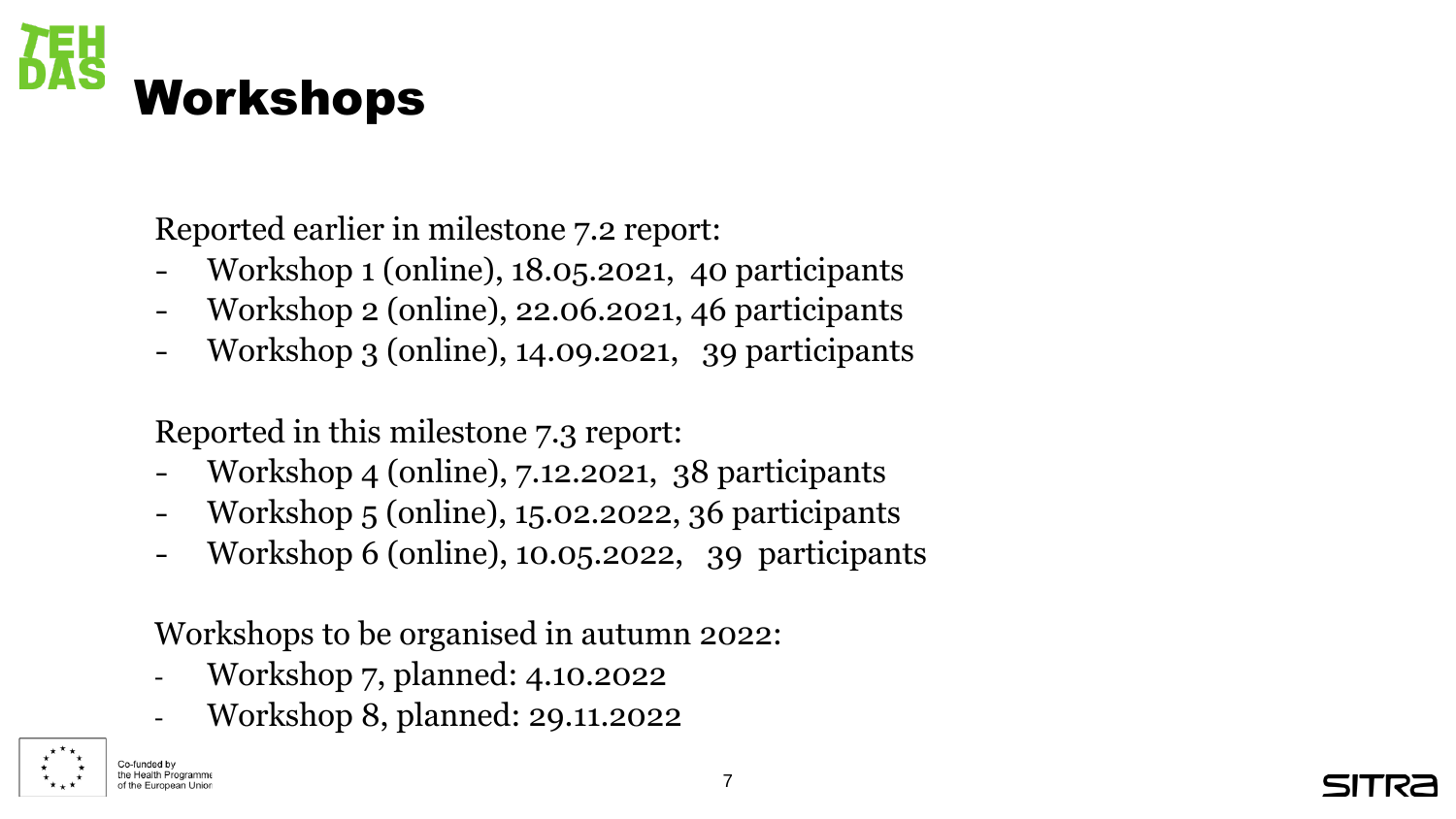

- In all workshops, options and approaches for EHDS architecture and services have been presented to the meeting participants
- The materials have been provided to the participants two weeks before the workshop to ensure time to prepare for the workshop
- The participants have been invited to comment the presented architectural approaches:
	- orally or in chat during the workshop (Teams meeting)
	- on whiteboard (Jamboard) during or before the workshop
- Inputs have been recorded in minutes shared after the workshop to all participants



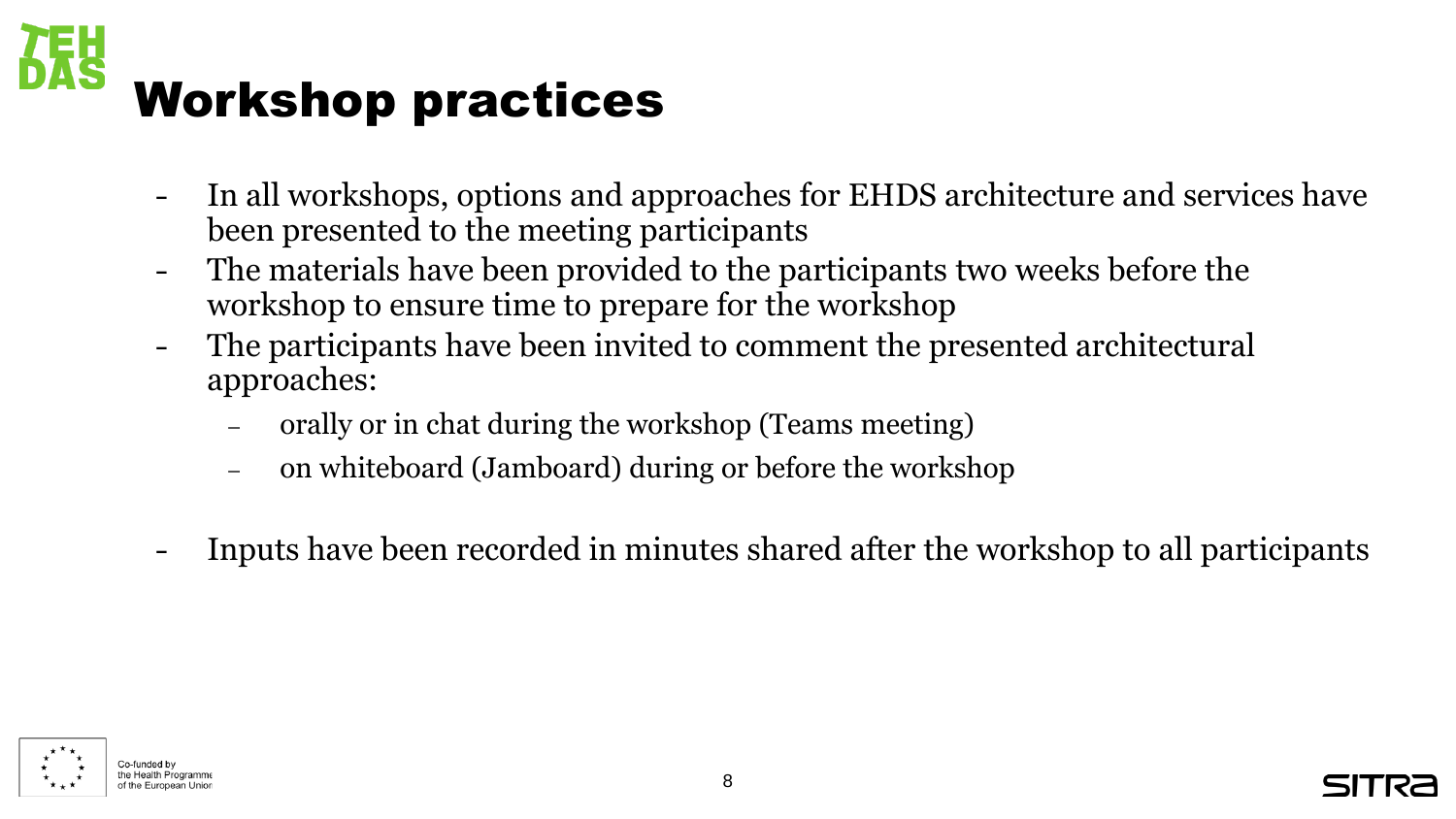

- Invited presentation of TEHDAS WP6 (Excellence in data quality) given by Enrique Bernal-Delgado (IACS)
- Architecture approaches for comments:
	- interfaces for the overall architecture discussed in earlier workshops
	- secure processing environment (SPE) approach
- Additionally discussed topics:
	- legal and governance model related issues
	- terminology
	- nature and amount of nodes
	- data user's own data (usage combined with EHDS resources)
	- myData



Co-funded by annotal by an allocard with comments [\(link\)](https://jamboard.google.com/d/1Zt8PfmMnI0LDUXotMf0zftJDrk4k7Y_G3CrUQtc4U_g/viewer?f=0)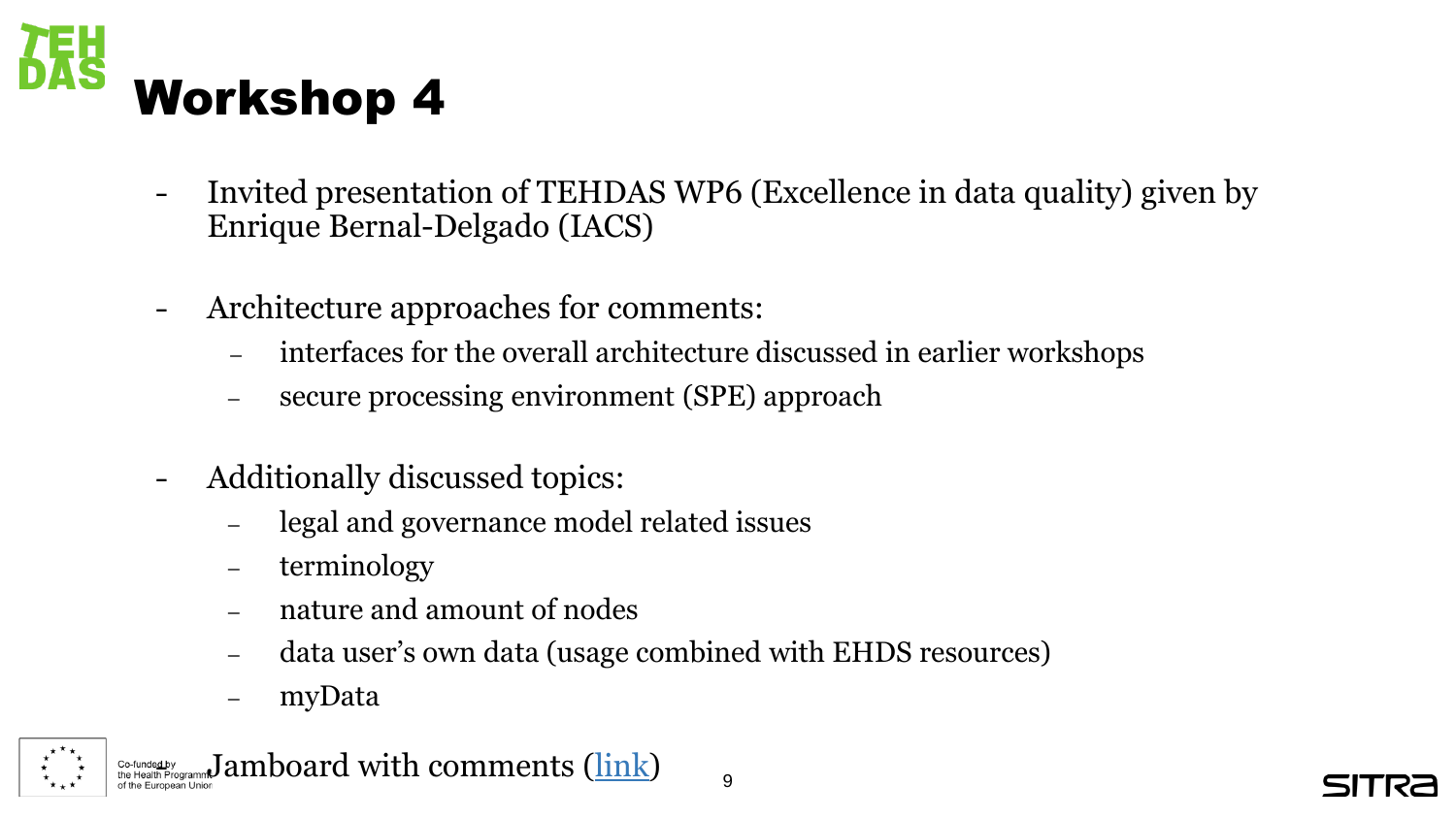

# Architecture and interfaces under discussion in workshop 4





Co-funded by the Health Programme of the European Union

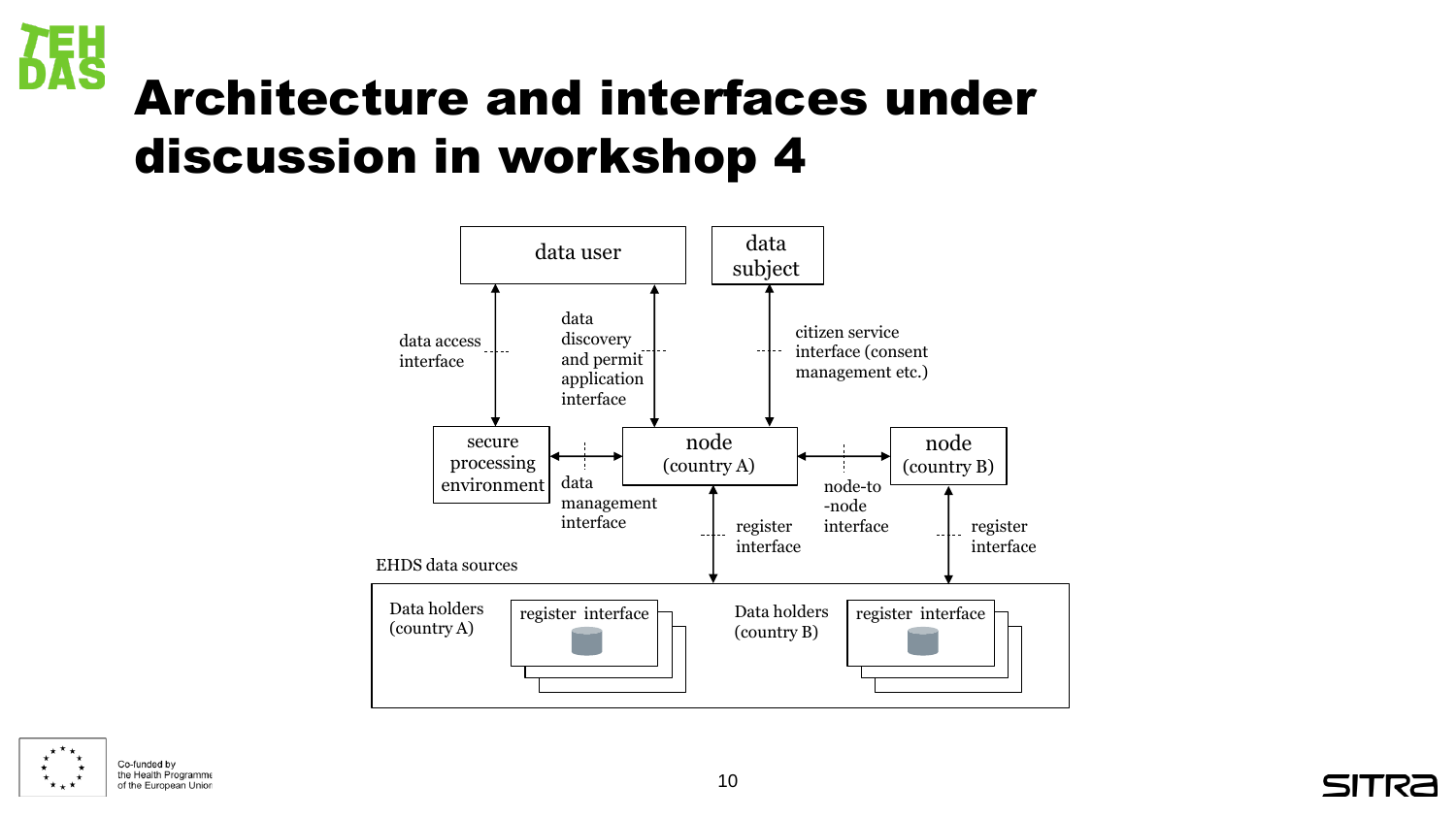

# Secure processing environment (SPE) under discussion workshop 4



Co-funded by the Health Programme of the European Union

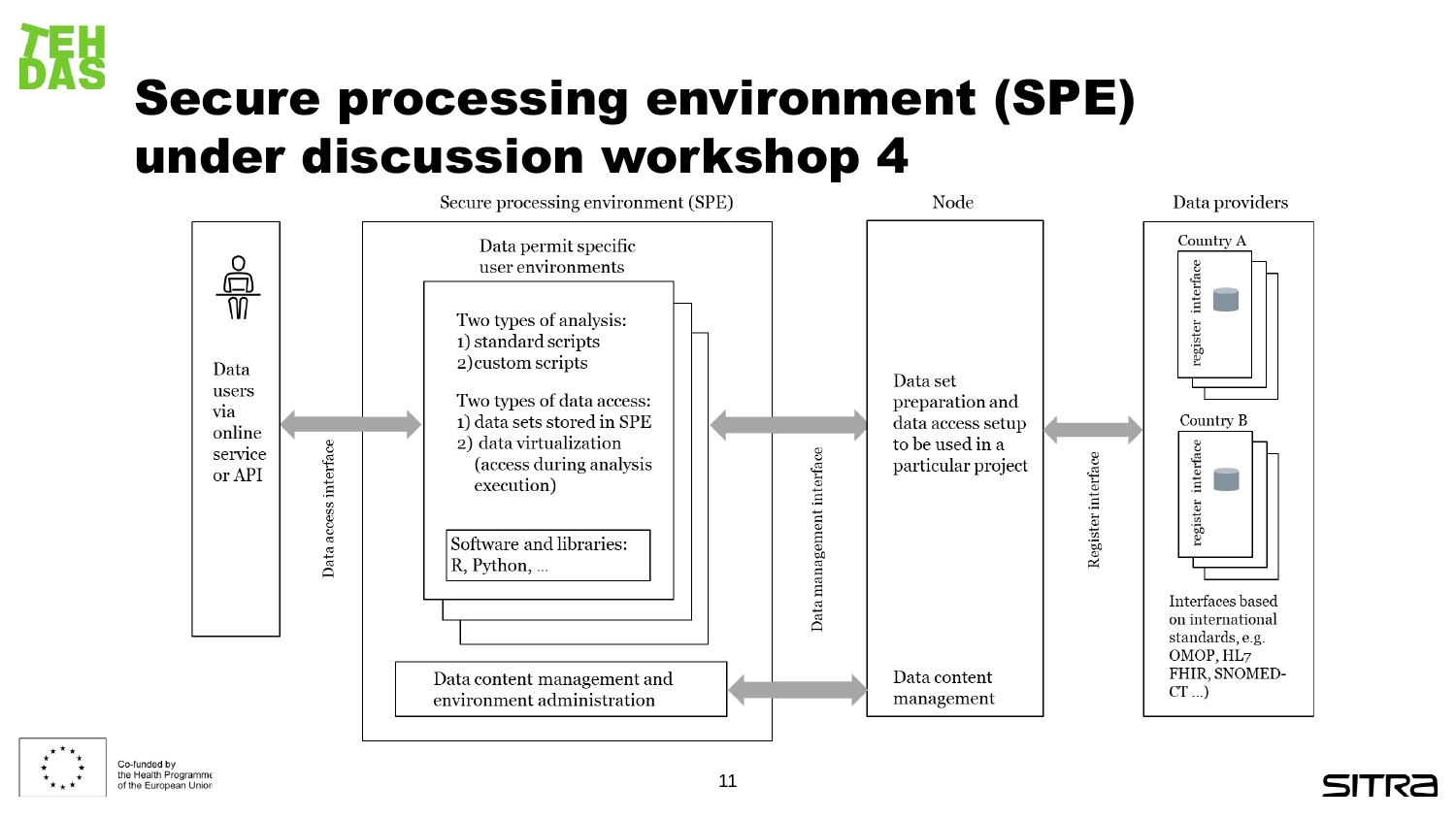

### **Legal and governance related**

- The EHDS should include a common approach for the legal basis for data processing and consent (when it is need and what kind of consent is needed)
- As this is not yet known (for the time being) the architecture shall take into account different alternatives and should be adaptable to different approaches of legal data processing basis and consent.

#### **Secure processing environments**

- The presented approach was considered feasible in general. The common opinion is that individual-level data should be processed in the SPE and not exported from there. Common requirements and standards for an SPE should be agreed and any organization compliant with them, should be able to provide the SPE.
- It was stressed that a good trade-off between high security and smooth access for data user should be achieved.



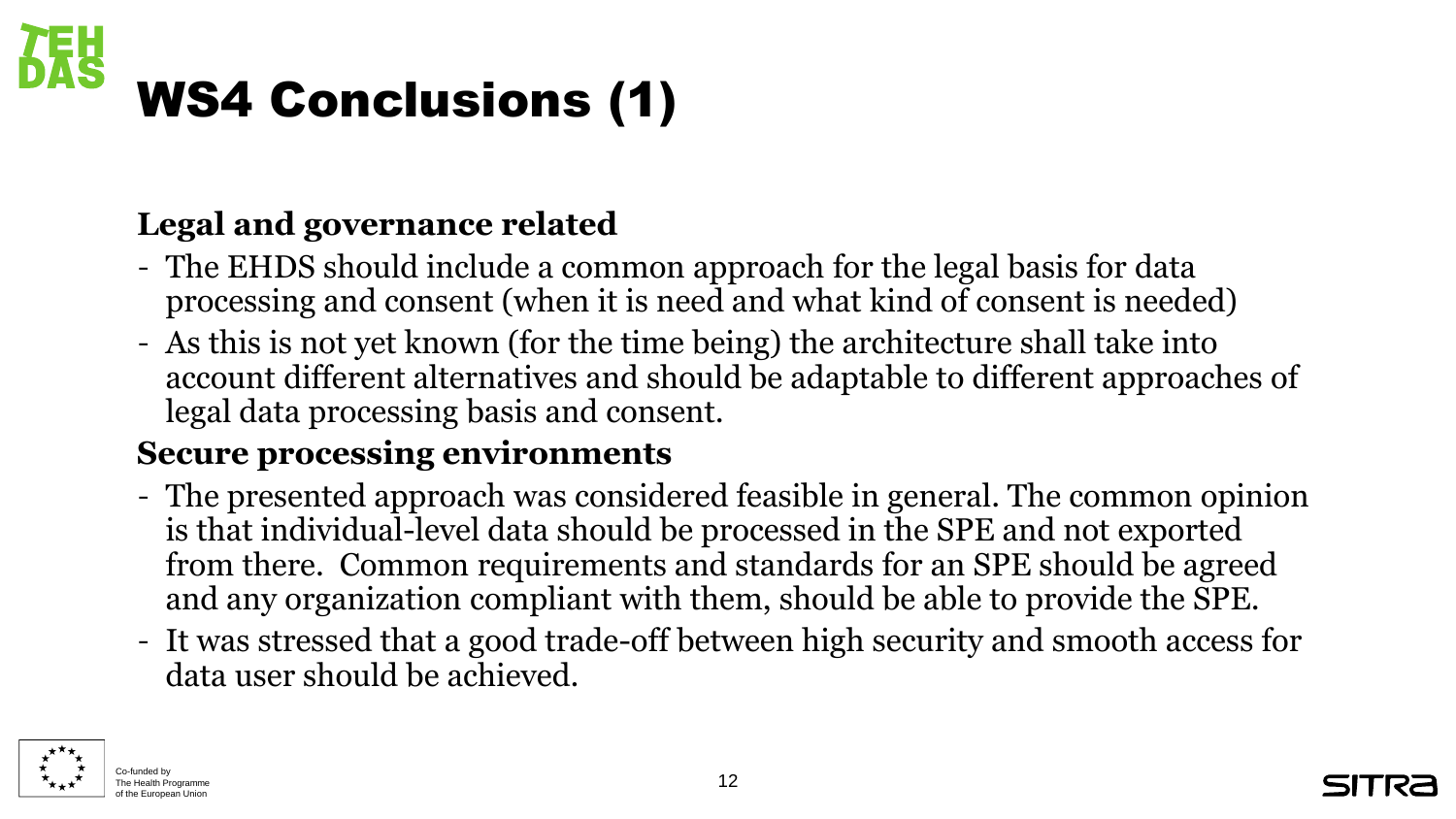

#### **Architecture**

- The presented architecture interfaces were considered relevant. However, there are different opinions on the possibility to transfer individual-level data across borders or even within countries.

## **Terminology**

- The terminology used in the architecture shall follow the Data Governance Act were applicable.

## **Nature and amount of nodes**

- The architecture should be essentially decentralized with the idea that at least one node would be in every country and that each node should be empowered to maintain the "standard" user journey and provide the related services.
- The need for some centralized services was however recognized.



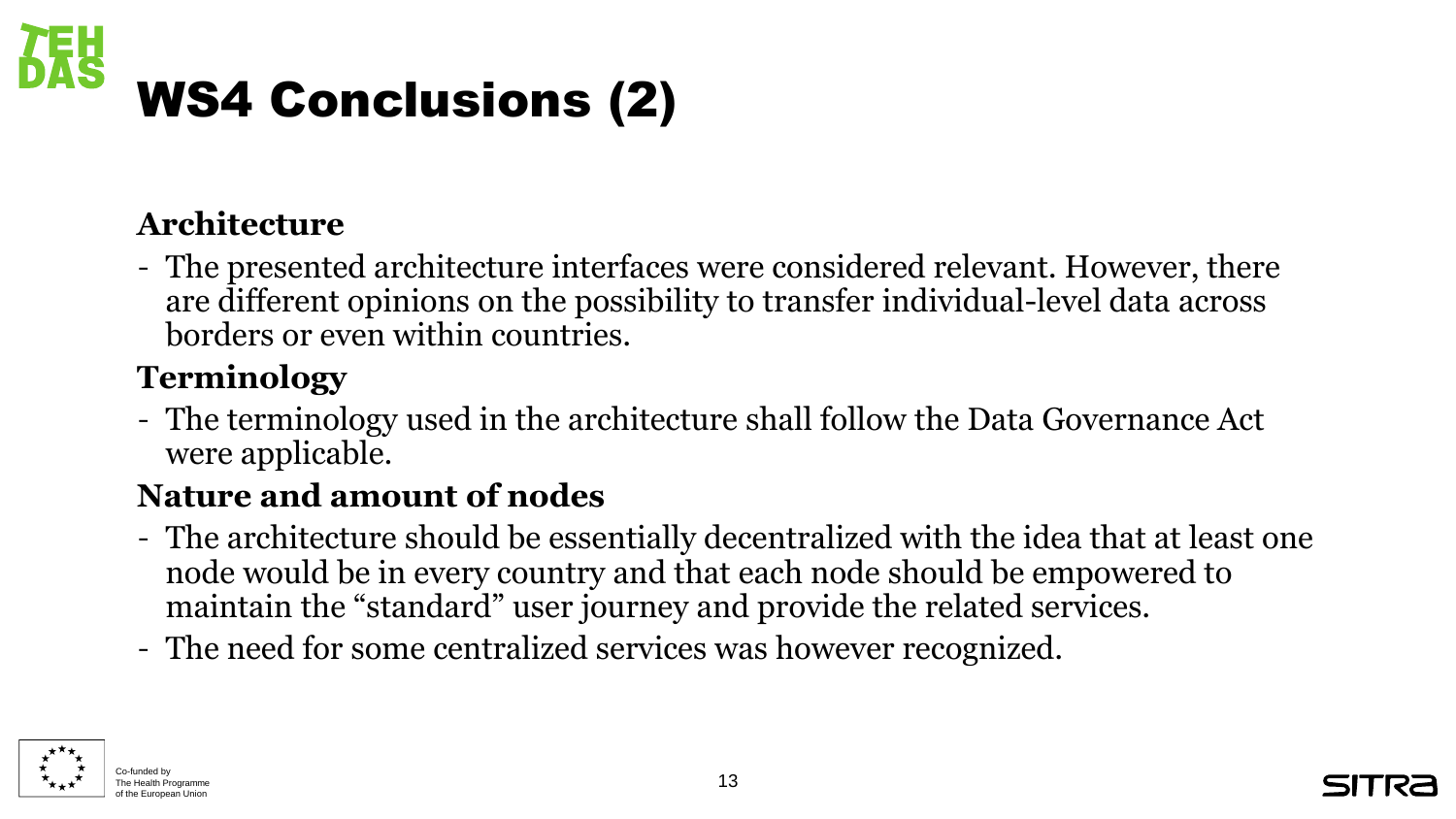

#### **Data consumer's own data (usage combined with EHDS resources)**

- This kind of linking should be enabled by EHDS, but the risk for re-identification of data subjects is considerable and needs to be taken into account

## **My Data and clinical trial data**

- It was concluded that data donated by individuals (e.g. for research) can be an important component. There were different opinions on the implementation: (1) whether it should be a function of the EHDS directly to the donor or (2) whether the actual donation is taken care outside EHDS and brought in to EHDS scope by the corresponding data controller. Similarly, different opinions on handling clinical trial data were expressed.



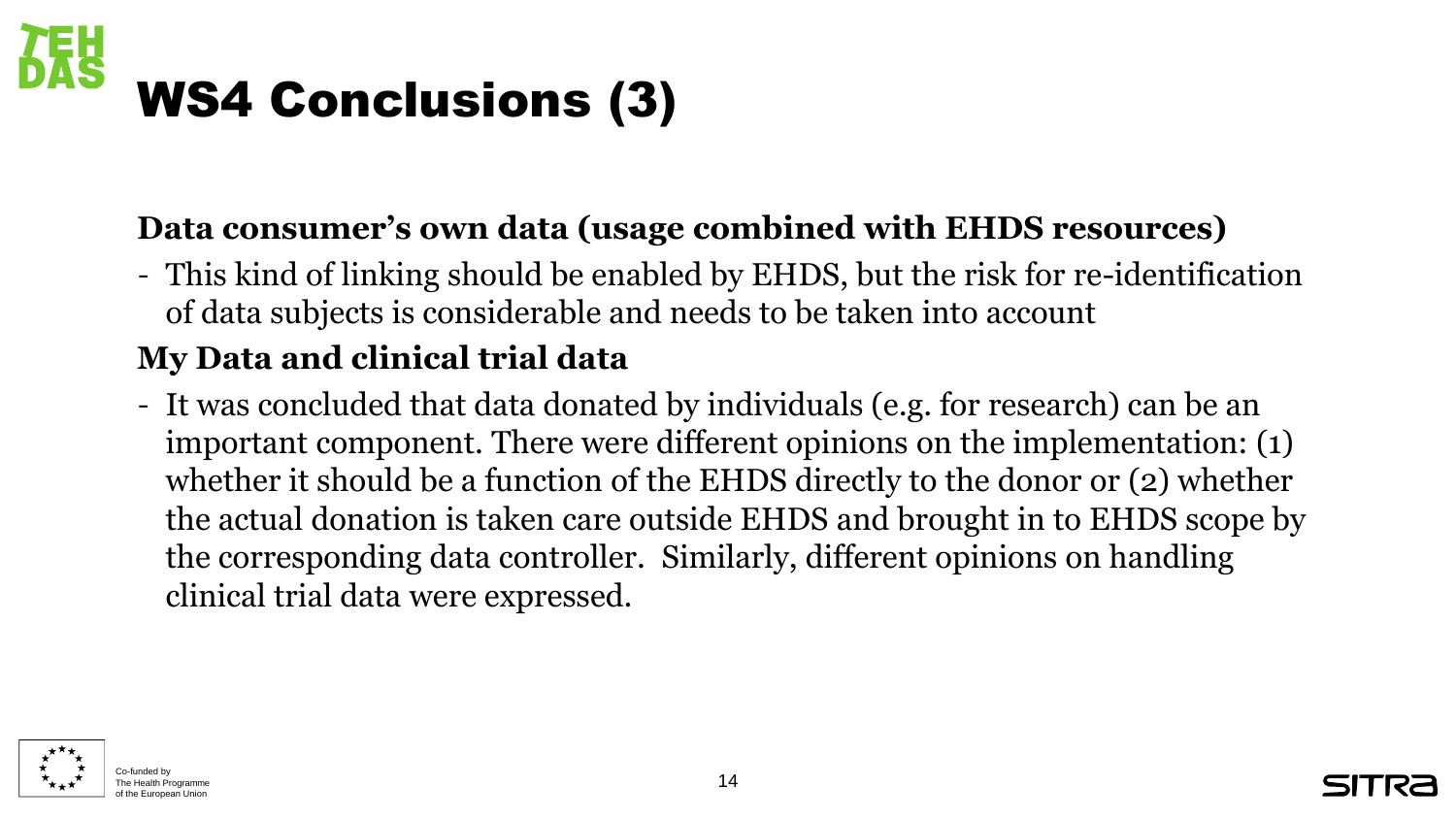

- Invited presentation of eDelivery solution for cross-border data sharing given by Bogdan Dumitriu (DG DIGIT, European Commission)
- Architecture approaches for comments:
	- centralized services added to the overall architecture
	- renaming of some architecture elements to be aligned with Data Governance Act
	- approaches for reducing privacy risks in cross-border setting (three policy scenarios concerning data transfers and two options concerning data access)
	- privacy-preserving techniques and their applicability to policy scenarios
- Additionally discussed topics:
	- anonymization/pseudonymization
	- SPE security
- Jamboard with comments [\(link\)](https://jamboard.google.com/d/1ONd2-4pwkfDSn3O5tv_Ib-xGs6ED9RhEur3uLYDDM50/viewer?f=0)



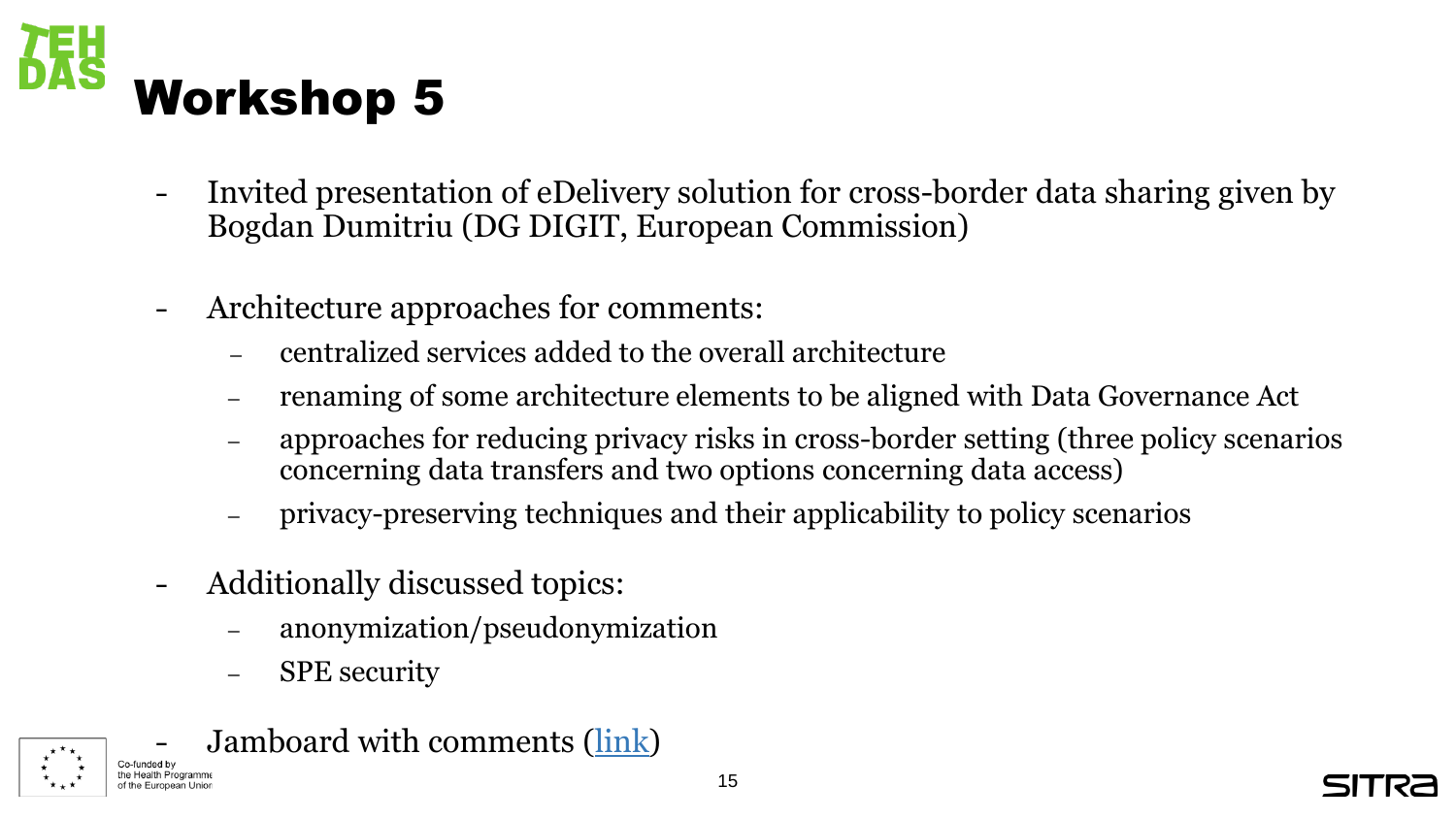

# Policy scenarios under discussion in workshop 5

#### Data transfer across borders is accepted



Data transfer is only accepted within country



No data transfer out from original data holder is allowed



access to individual-level data

transfers of data managed by the node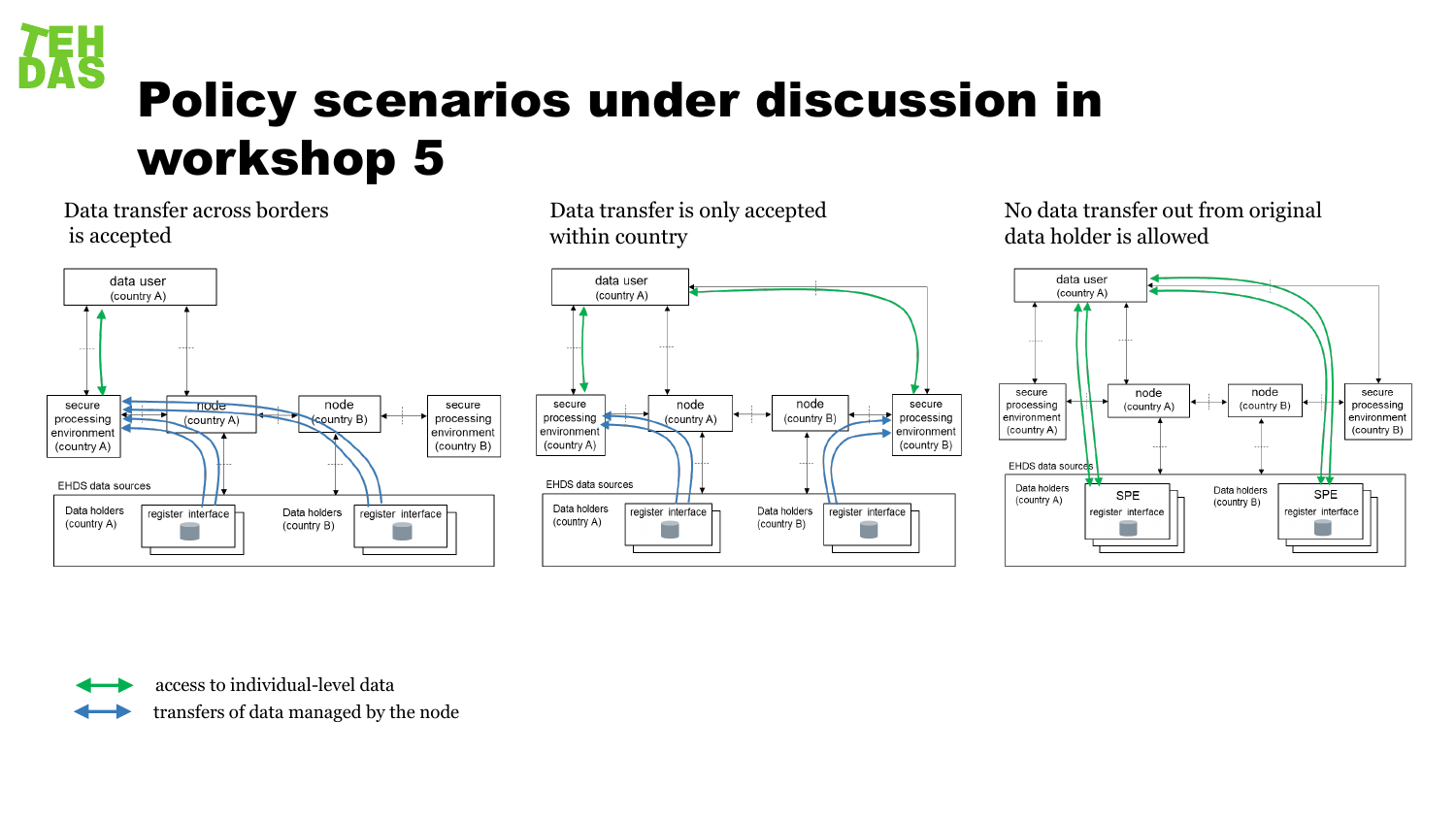

## Privacy-preserving techniques under discussion in workshop 5

| <b>Technique</b>               | <b>Description</b>                                                                                                                                                                                                    |
|--------------------------------|-----------------------------------------------------------------------------------------------------------------------------------------------------------------------------------------------------------------------|
|                                |                                                                                                                                                                                                                       |
| View-only remote desktop       | Data user can see the data on screen, but cannot download the data.                                                                                                                                                   |
| Anonymization                  | Data user can freely process the data (incl. download). The data is pseudo-anonymized by<br>masking, generalisation, swapping, perturbation or some other means.                                                      |
| Synthetic data                 | Data user can freely process the data (incl. download). The data is artificial data generated based<br>on the original data set.                                                                                      |
| Custom scripts                 | Data user uploads own analysis scripts (programs, algorithms, ) and executes them without<br>access to data.                                                                                                          |
| Standard "certified" scripts   | Data user selects among "certified" scripts presinstalled in the SPE and executes them without<br>access to data.                                                                                                     |
| Binary closed source SW        | Data user uploads and runs binary closed analysis software on data without direct access to data.                                                                                                                     |
| Data virtualization            | Data is dynamically retrieved to SPE for the duration of algorithm execution. Data is not stored<br>in SPE and the data user does not have access to data.                                                            |
| <b>Federated learning</b>      | Machine learning model is trained across multiple SPE's or registers. The data user gets the<br>model parameters from the distributed compotation sites and can combine the results without<br>direct access to data. |
| Secure multi-party computation | Cryptographic technique enabling parties (nodes or data holders) to jointly compute a function<br>using data from all parties while keeping the data private.                                                         |
| Homomorphic encryption         | Cryptographic technique enabling computations on encrypted data. Data holders may disclose<br>data for the data user in encrypted form.                                                                               |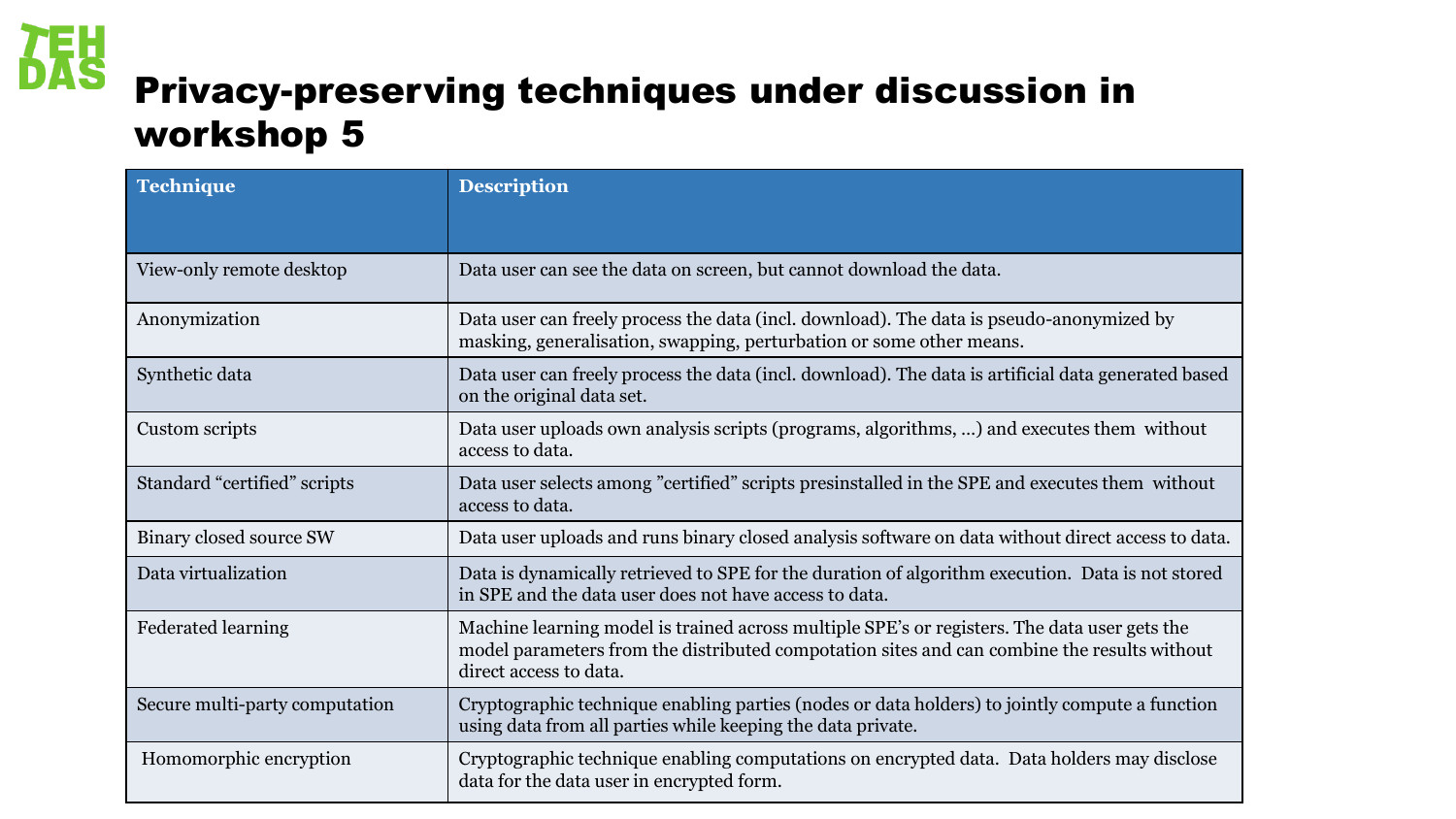# WS5 Conclusions (1)

#### **Cross-border scenarios**

- Discussion concerning if and how individual-level data can be transferred out from original location to be integrated with data of other data owners. There are different opinions on how data can be transferred.
- It was noted that under consent of data subject all scenarios are possible. However, consent is not always possible to be asked or may cause bias in many research cases.
- Several ways to minimize exposure of personal data have been identified (see previous slide). All approaches have merits, but there are still remaining questions to be solved.
- Federated learning, secure multiparty computation and homomorphic encryption are options enabling data to stay in its original location. The maturity of these technologies in specific use cases still needs to be demonstrated. Potential increase of complexity to the architecture may impact the applicability (e.g. an additional processing layers and needs by data owners to implement computing resources).



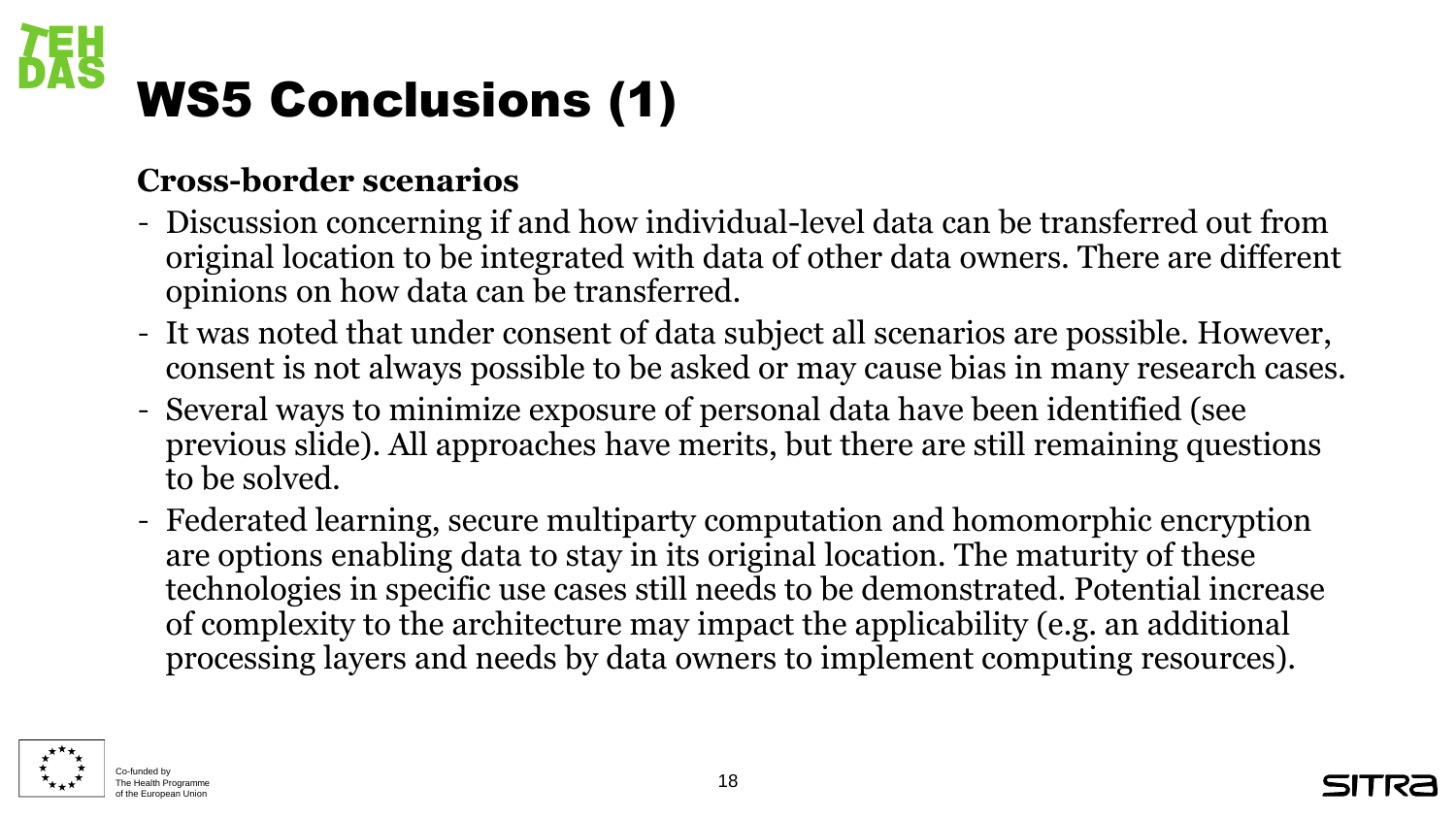

- The approach of "standard scripts" may be a good approach to enable data processing without exposing data to the data user. However, it is unclear how the correct performance of the scripts and quality of data can be verified without direct access to data.
- Several anonymization techniques have been presented. More information is needed about their applicability in different use cases. When used, it is important to remember that 100% anonymization will be difficult to ensure. Differential privacy is an important technology for improving the "conventional" anonymization approaches especially to protect distributed data processing (e.g., federated learning).
- For all approaches hiding the individual level data, it will be challenge to report findings back to initiate appropriate healthcare interventions.



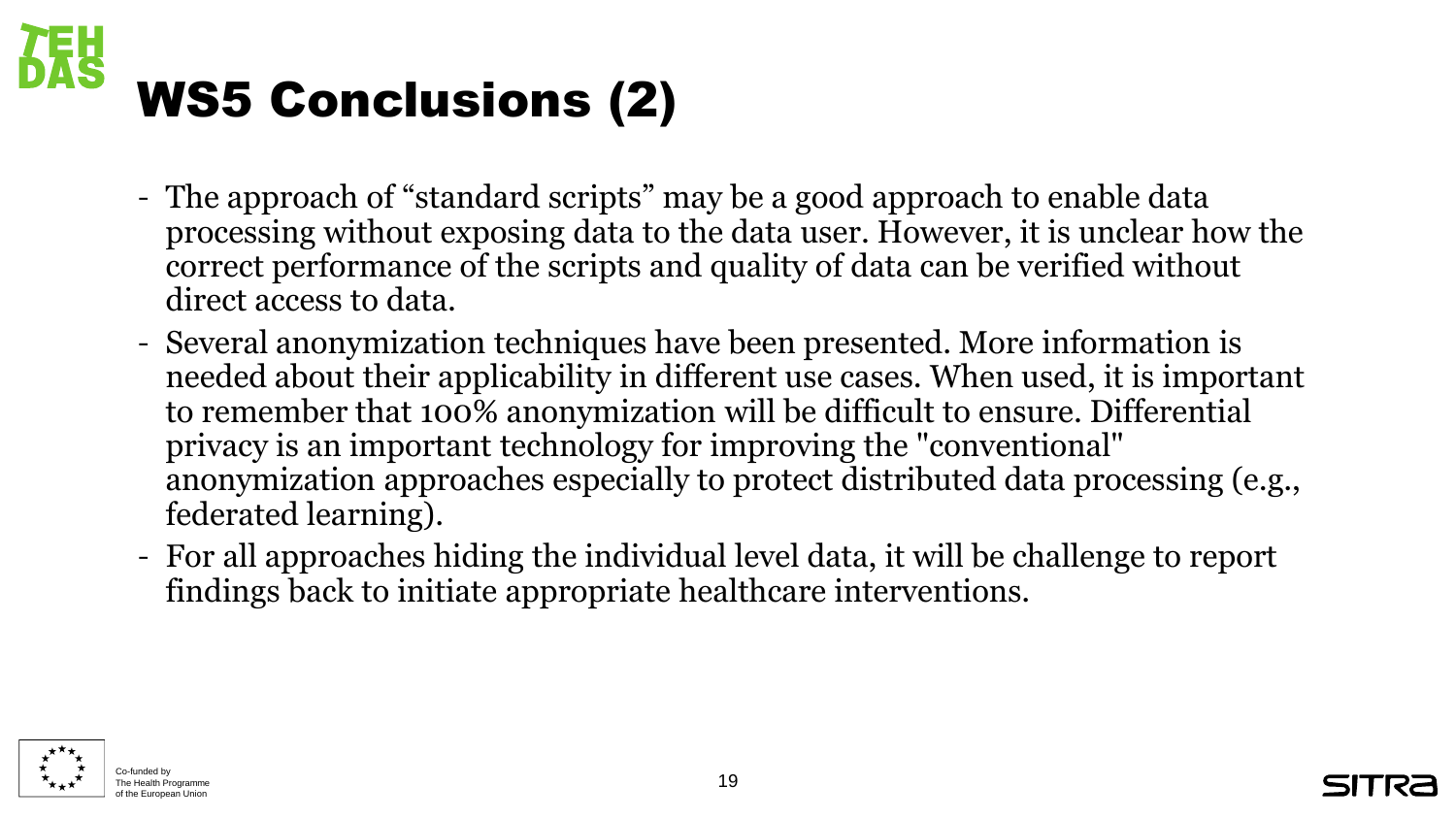

- Invited presentation on privacy preserving technologies, in particular focusing in using differential privacy for protecting distributed computing (federated learning) – presentation given by Antti Honkela (University of Helsinki)
- Invited presentation of the PHIRI project focusing on a federated computing approach enabling the use of distributed data resources for population health, in particular COVID 19 - presentation given by Francisco Estupiñán-Romero (IACS)
- An introduction to the published WP7 [deliverable 7.1.](https://tehdas.eu/results/tehdas-suggests-minimum-technical-services-for-the-european-health-data-space/) (Options for the minimum set of services for secondary use of health data in the EHDS) – presentation given by Juan Gonzalez (IACS)
- Discussion on the impact of the [EU's legislative proposal](https://ec.europa.eu/health/publications/proposal-regulation-european-health-data-space_en) on the EHDS architecture and services - groupwork led by Jaakko Lähteenmäki (VTT)
	- Jamboard with comments [\(link\)](https://jamboard.google.com/d/1WZCQbJRO5rug6EMi4W6ODjje_RXN1TOzwbIMTA1E8TI/edit?usp=sharing)





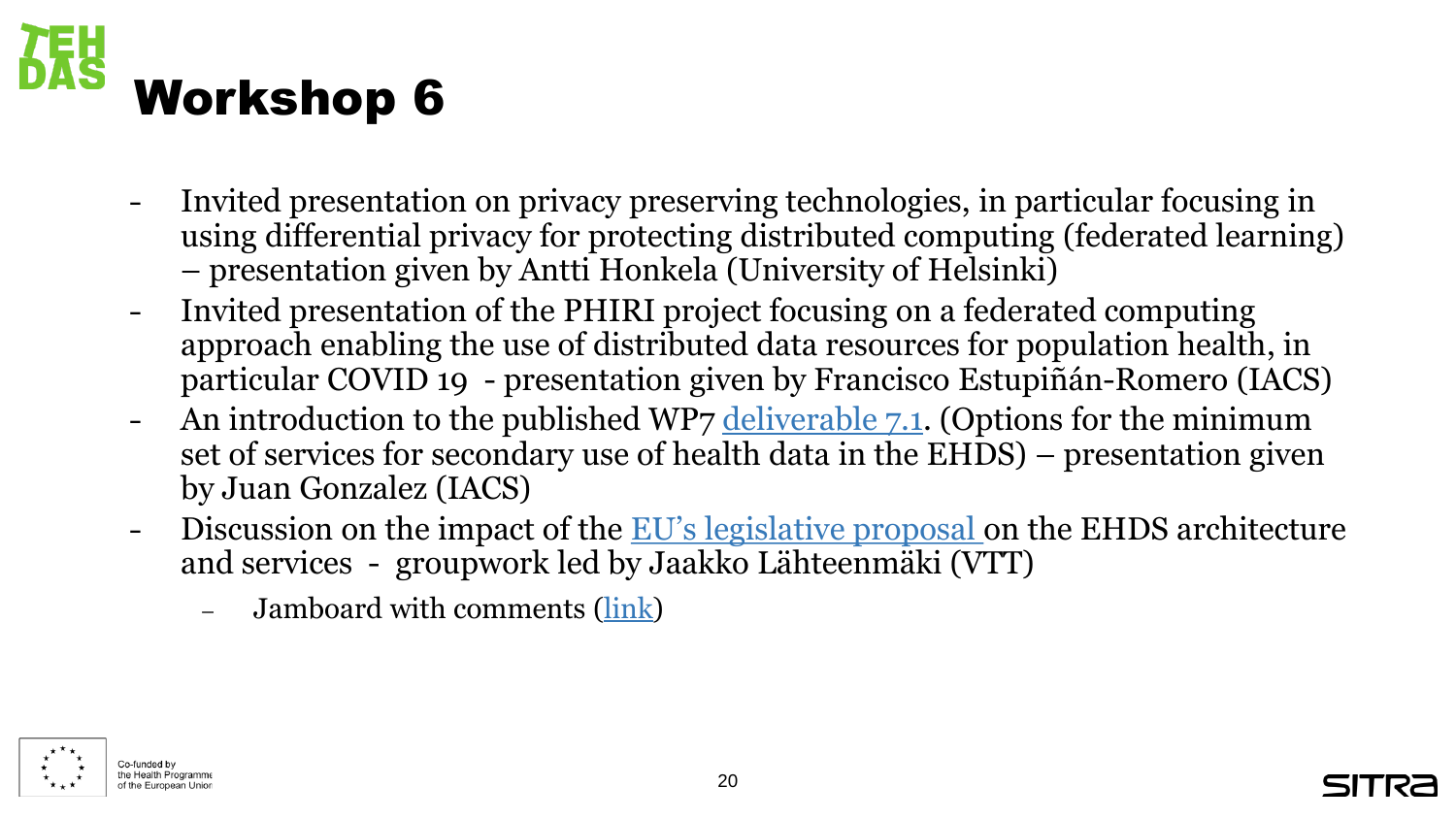# Discussion topics on the legislative proposal

- Purposes  $(Art 34(1))$
- Health Data Access Bodies (Art 36(1))
- Obligations towards natural persons (Art 38)
- Deadlines for permit application and data delivery (Art 41 & 46)
- Data minimization (Art 44)
- Data access application (Art 45)
- Data permit (Art 46)
- Requirement to publish results  $(Art 46(11))$
- Reporting clinical findings  $(Art 46(12))$
- Access to data from a single data holder (Art 49)
- Secure Processing Environments (Art 50)
- Cross-border architecture (Art 52)
- Dataset description (Art 55-57).

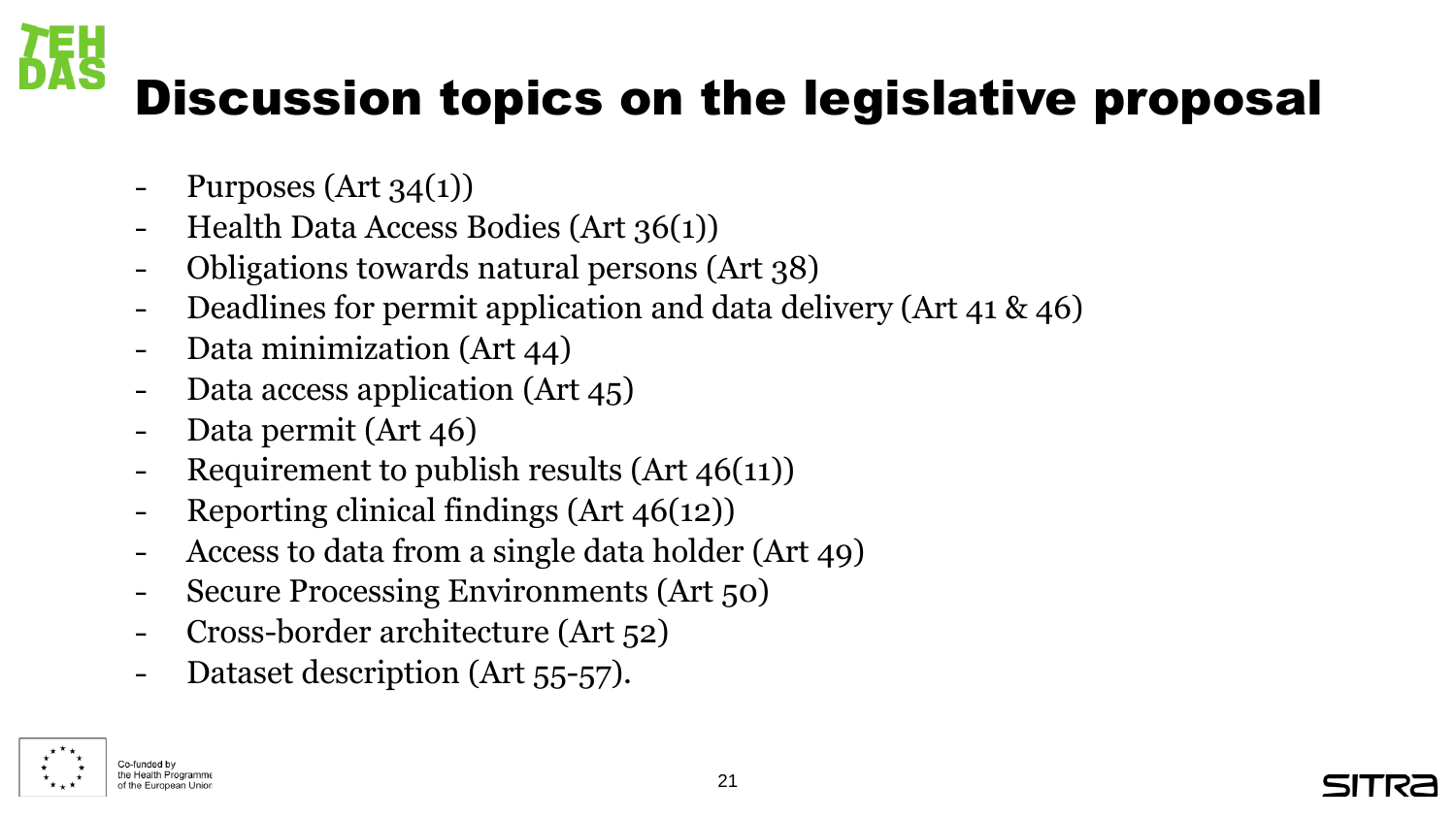# Summary of discussion

- In general, the overall architecture and services outlined in Deliverable 7.1. (see next pages) are in alignment with the EHDS legislative proposal.
- Terminology needs to be updated, e.g., "node"  $\rightarrow$  "health data access body" (HDAB).
- HDAB has a large scope and high importance: represents both "node" and "permit authority".
- The role of secure processing environments (SPE's) is important. Further specifications to harmonize the approaches in different countries are needed.
- Obligations towards data subjects need clarification.
- The categorization of data into two groups: (1) anonymized, (2) pseudonymized remains unclear and need elaboration.
- Archival of data sets and results with the objective of results verification and data set enrichment are not adequately defined in the proposal.
- Mechanisms and requirements for reporting clinical findings need further clarification.
- The proposal supports data transfers to a local SPE in a different country or EU's centralized SPE. On the other hand the proposal encourages the principle: "bring questions to data instead of moving data". Further clarification and criteria for selecting the appropriate approach in a specific case is needed.



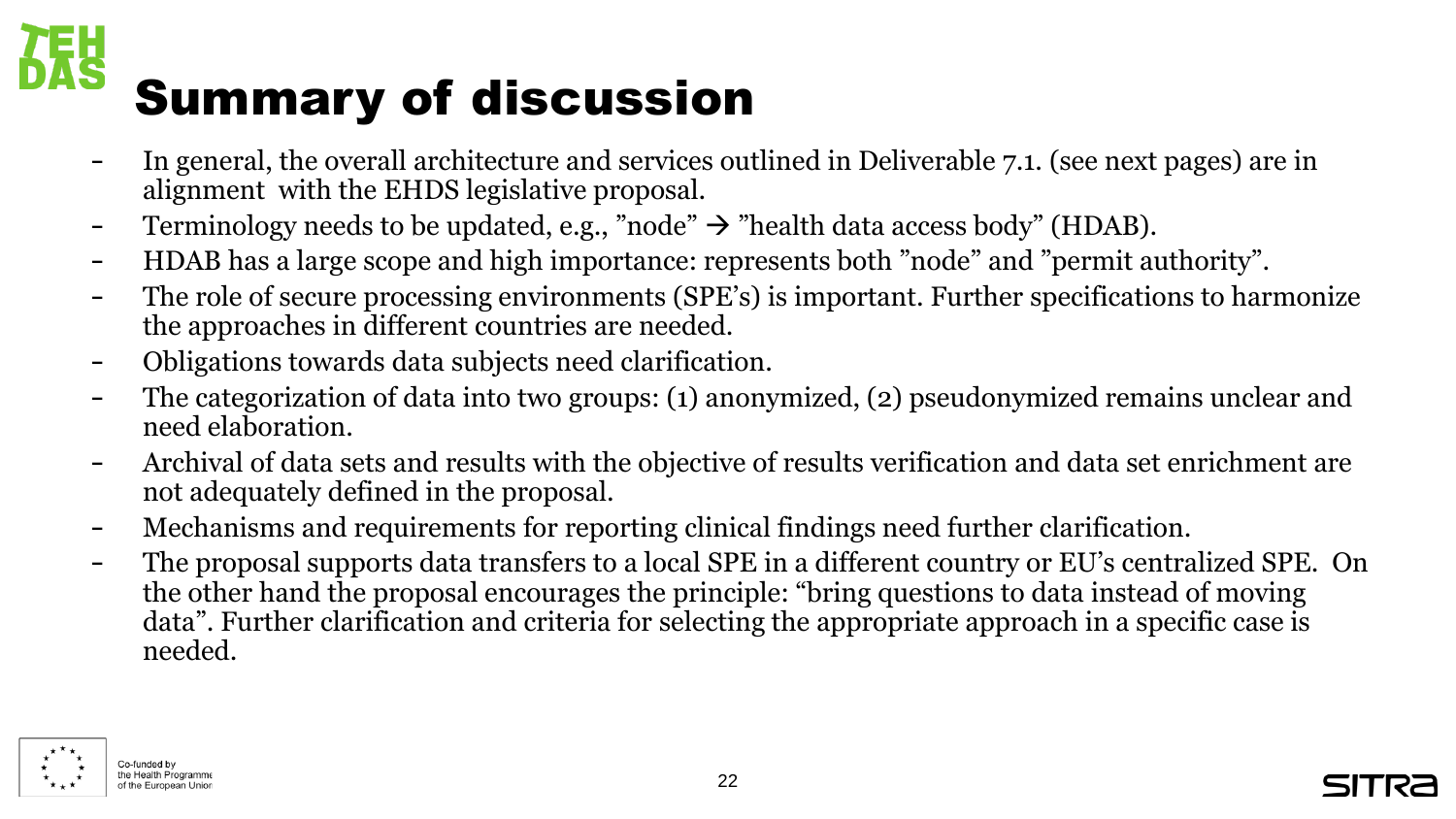

 $\star$ 

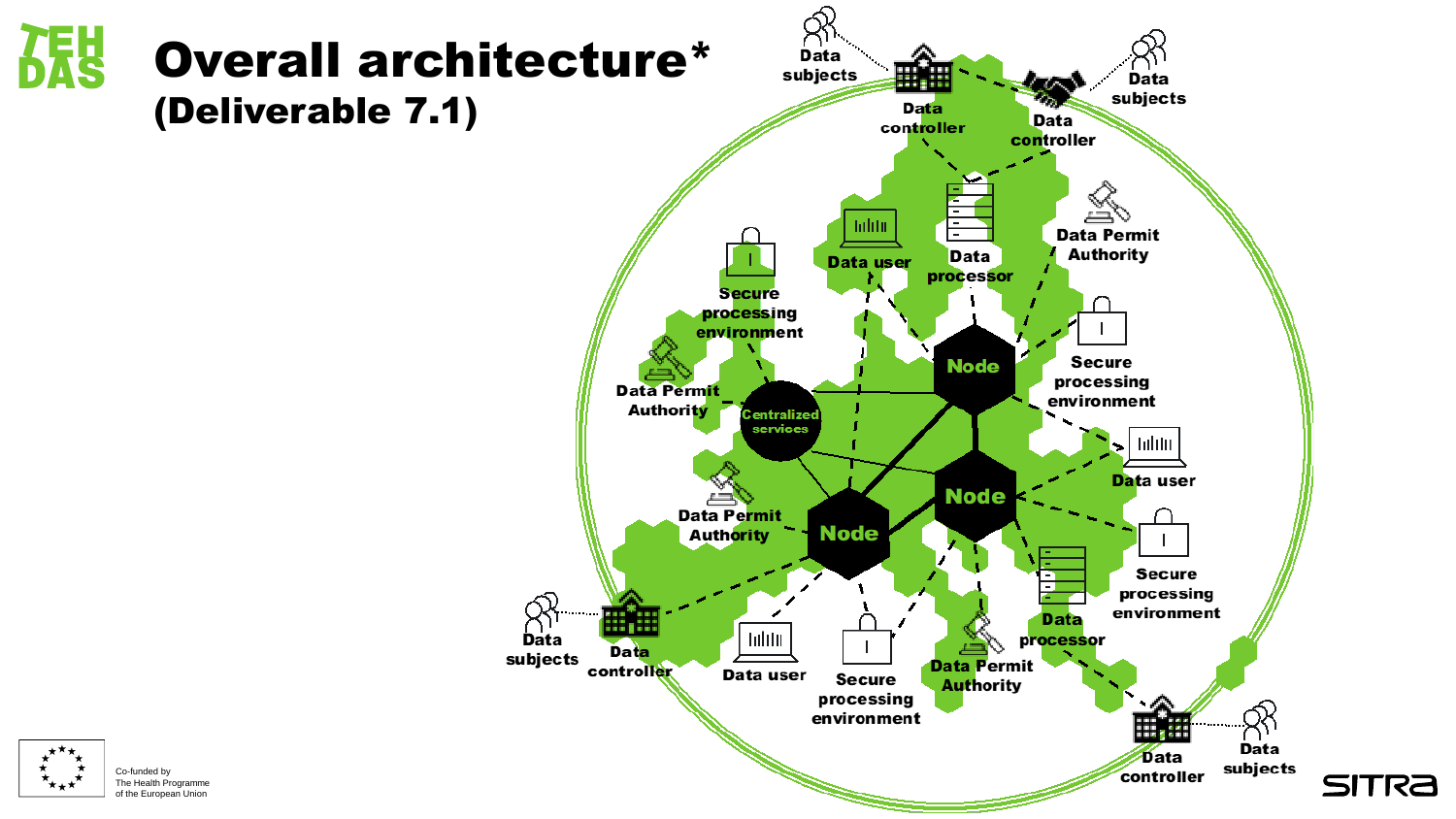## **SAS** User journey (Deliverable 7.1)





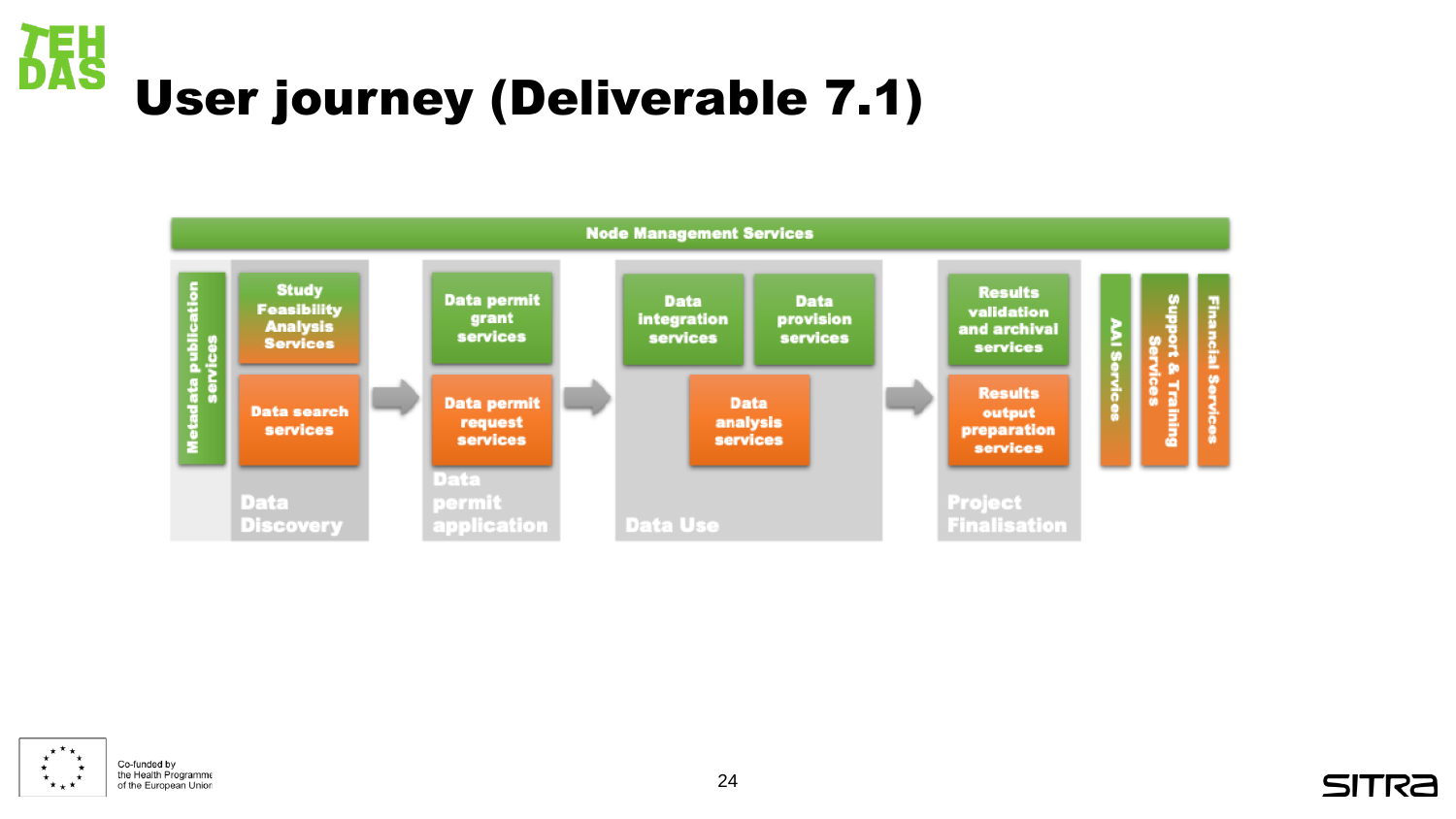

- Three workshops have been held to collect views on EHDS architecture and services
- The views on overall architecture and services are well reflected in the EHDS legislative proposal published in May 3
- Several points in the proposal still need clarification and will be worked on the in the remaining two workshops will be held in autumn 2022
- Final set of architecture and service options to be collected in deliverable D7.2